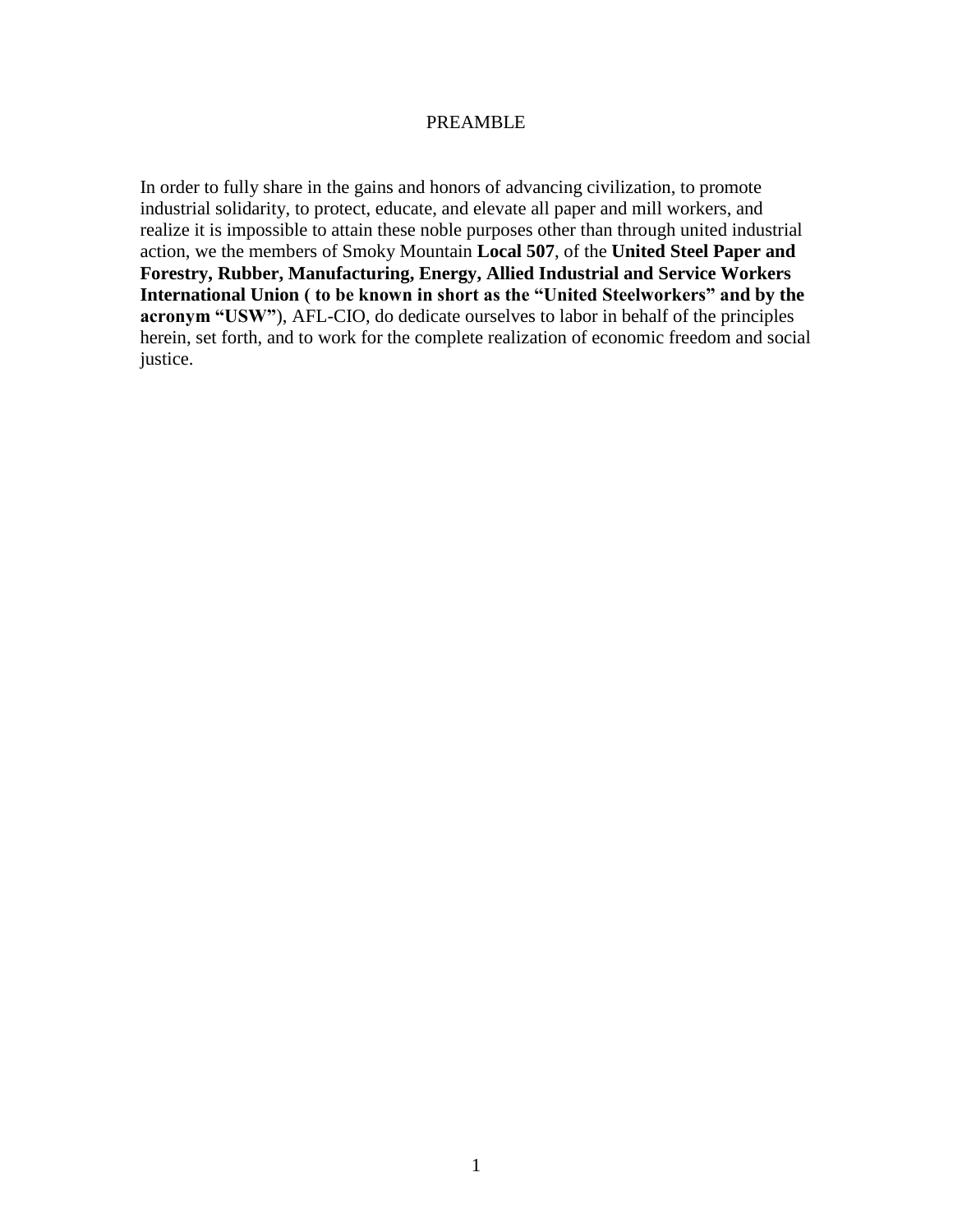### ARTICLE 1

#### Names and Objectives

Section 1 – This organization shall be known as Smoky Mountain Local **507**, of the **United Steel Paper and Forestry, Rubber, Manufacturing, Energy, Allied Industrial and Service Workers International Union ( to be known in short as the "United Steelworkers" and by the acronym "USW"**),American Federation of Labor and Congress of Industrial Organizations and Canadian Labor Congress.

Section 2 – **Objects**

**1. To unite in this Local Union all working men and working women who are members of the United Steelworkers (hereinafter referred to as the "International Union") and who are within the jurisdiction of this Local Union.**

**2. To establish through collective bargaining adequate wage standards, shorter hours of work and improvement in the conditions of employment for workers in industry.**

**3. To engage in educational, legislative, political, civic, social, welfare, community and other activities: to advance and safeguard the economic security and social welfare of workers in the industry, the International Union, its Local Unions and the free labor movements of the United States, Canada and the world: to seek to eliminate all forms of discrimination, to protest and extend our democratic institutions and civil rights and liberties: and to perpetuate and extend the cherished traditions of democracy and social and economic justice of the United States, Canada and the world community.**

**4. To encourage the organization and affiliation of unorganized workers who, subject to the provisions of Article VII, Section 1 of the International Constitution, may be placed within the jurisdiction of this Local Union.**

**5. To take all steps and actions consistent with the Constitution and policies of the International Union, and these By-laws, to implement and carry out the objects, rights, activities and responsibilities of this organization and the International Union.**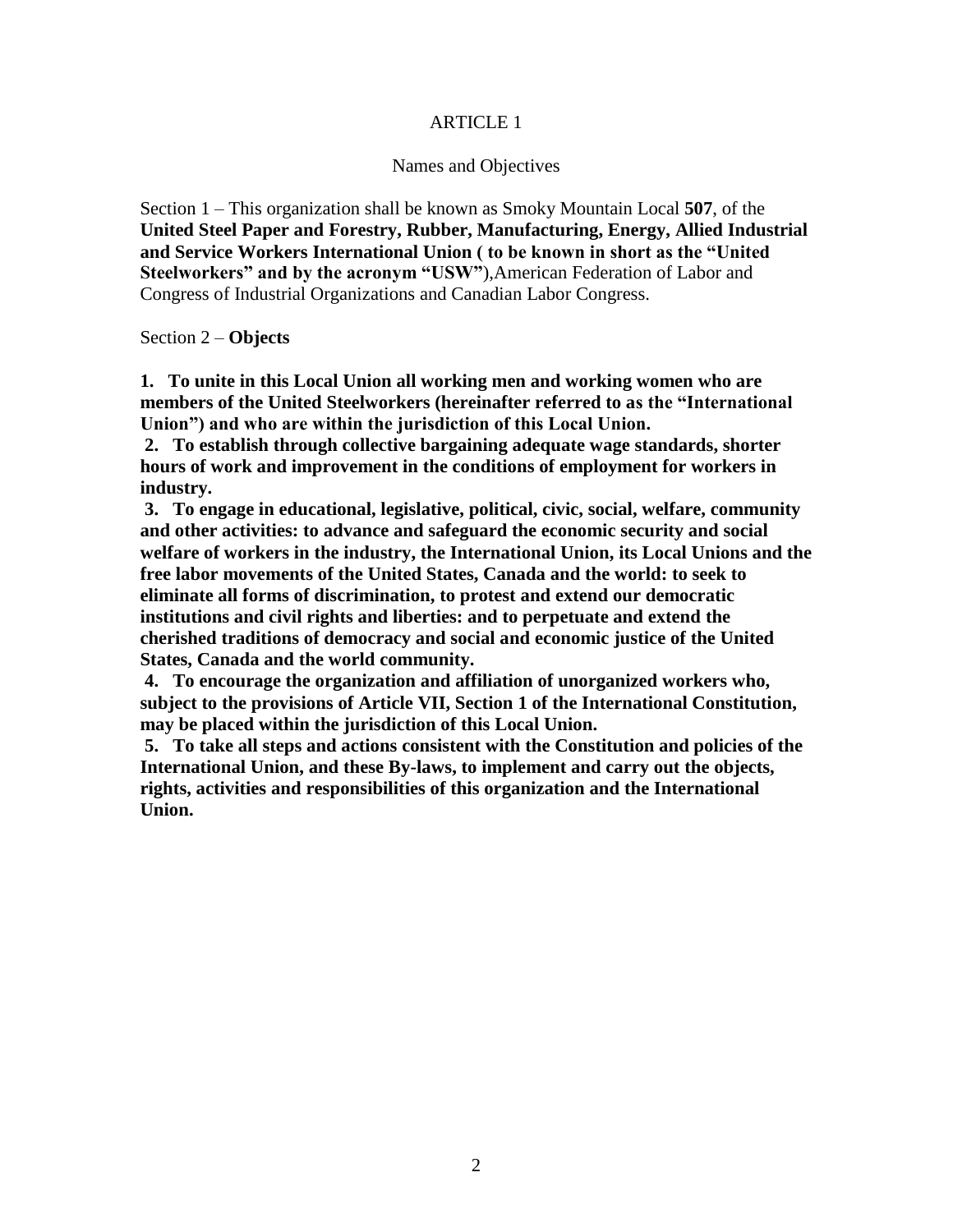## ARTICLE II

# Jurisdiction

The jurisdiction of Local **507** shall embrace all hourly rated and non-exempt workers of in the Canton Mill, the Waynesville Plant, and any other group the Executive Board and the membership may determine, subject to the approval of the International Union.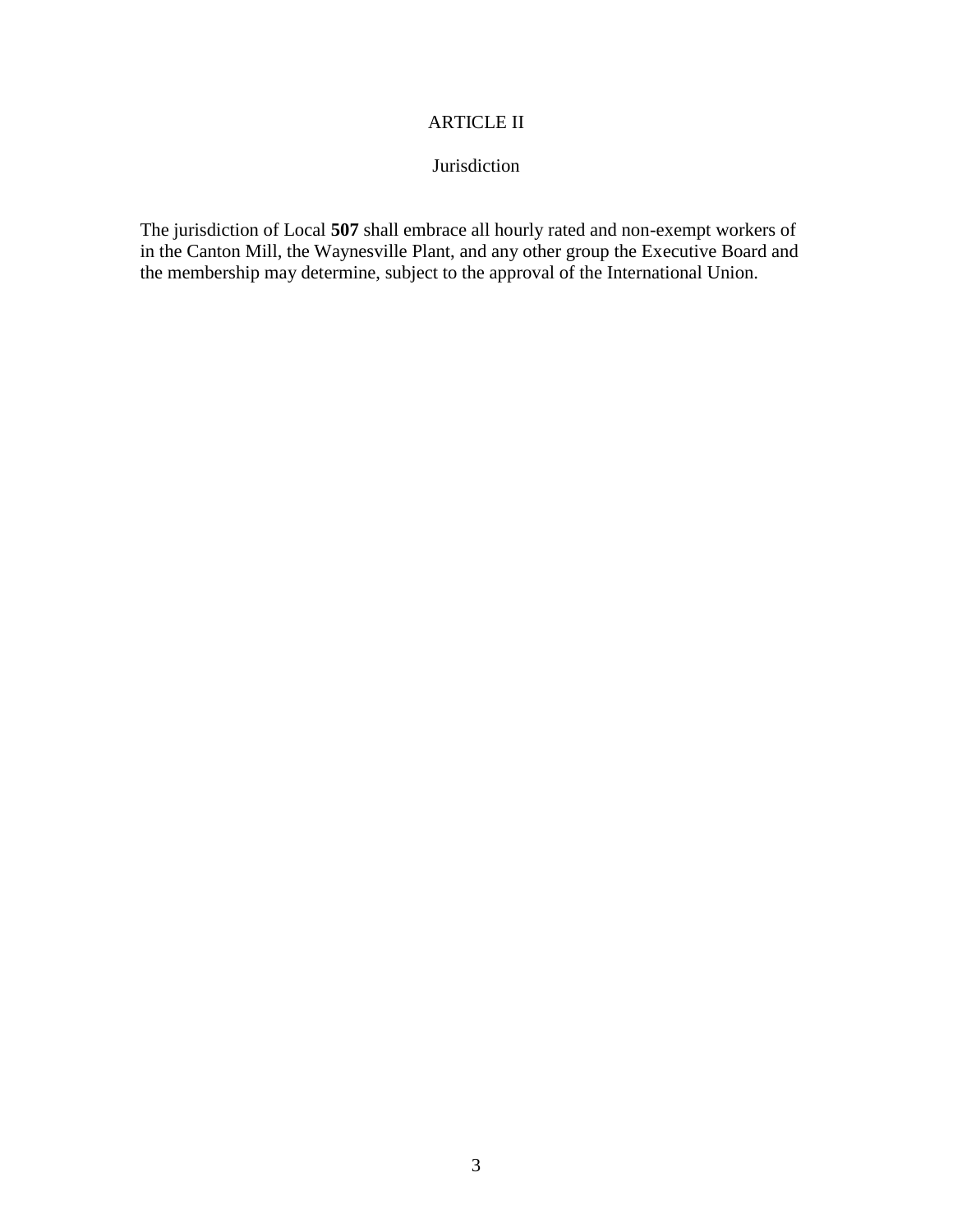#### ARTICLE III

### Membership

Section  $1 -$  Eligibility – Any worker within the jurisdiction of this Local shall be eligible to apply for membership in the Local.

Section – Acceptance – It shall be the policy of this Local Union to accept for membership any employee who is to be represented by the Local for collective bargaining purposes.

Section 3 – Dues and Payments – Beginning with the first pay-period in January, 1971, all dues will be paid through payroll deduction. The fifteenth day of the month is the dividing line for purposes of determining when the new members' dues payments shall begin. Any employee joining after the fifteen day begins payment with the following month.

Section 4 – Delinquency – Any member behind in the payment of his or her dues shall, in accordance with Article **XI, Sections 4, 5, 6, and 7**of the International Constitution, stand suspended and not be entitled to the password, a seat, or office at any meeting of the Local Union. To reinstate, he/she shall comply with the procedure set forth in the International By-Laws.

Section 5 – Withdrawal and Transfer Cards – Withdrawal and transfer cards shall be issued by the Local Union in accordance with Article **XV** of the International Constitution.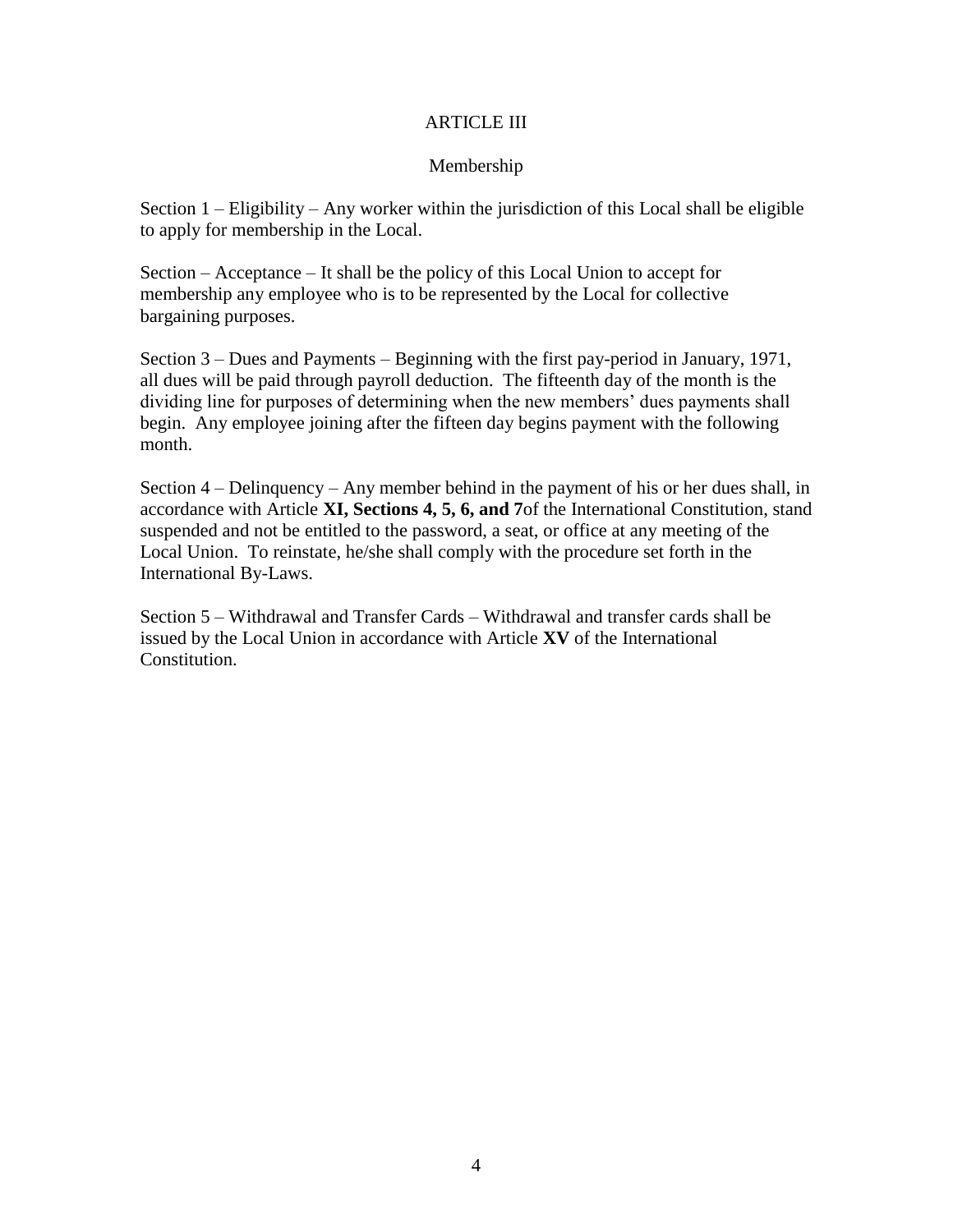#### ARTICLE IV

#### Revenue and Expenditures

Section 1 – The initiation fee for all new employees joining the Local Union after the probationary period will be as follows:

| Within 30 days | \$10.00 |
|----------------|---------|
| Within 60 days | \$25.00 |
| After 60 days  | \$75.00 |

The full amount shall be paid by cash or check.

Section 2 – Changes in Dues and/or Initiation Fees and Assessments – No Changes will be made in the dues and/or initiation fees for assessments except under the following conditions:

- a) The exact nature of the proposed change shall be set forth in a notice, widely publicized to all members.
- b) By majority vote of the members in good standing, voting in a membership referendum conducted by secret ballot.
- c) In the event the per capita tax and/or initiation fee is raised at the International Convention, the Local dues will automatically be raised by this amount.
- d) In the event that a member drops out of the Local Union and then at a later date wishes to be reinstated the fee will be \$125.

Section 3 – Any employee on Union business will be reimbursed for scheduled time lost. Section 4 – Any motion to expend more than the current designated amount would automatically be referred to the Finance Committee. The President, Recording Secretary, and the Chairman of the Trustees would be authorized to spend money up the designated amount.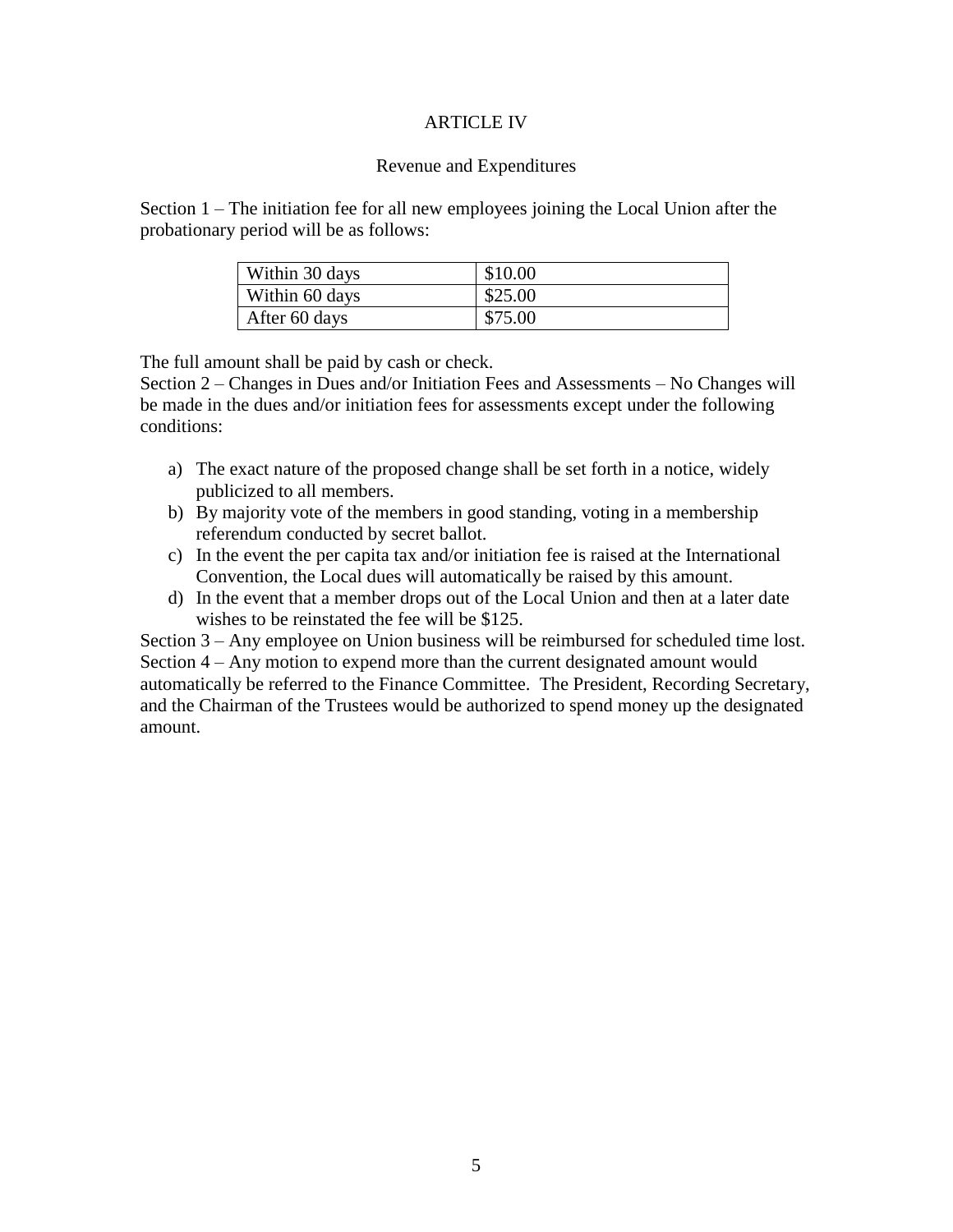#### ARTICLE V

#### Penalties

Section 1 – Offense Defined – In order to protect the integrity and welfare of its members, this Local Union considers it an offense against the Union and its members for any member to violate a specific provision of the Constitution and By-Laws, to engage in activities which bring the Local or International into disrepute, to violate the oath of loyalty, to join a competing labor organization or (if an officer or steward) to commit gross inefficiency or misappropriation.

Section 2 – Impartial Trial – Appeal – Any member or officer charged with an offense in accordance with the procedures set forth in Article **XII and XIII** of the International Constitution shall be entitled to a fair Trial.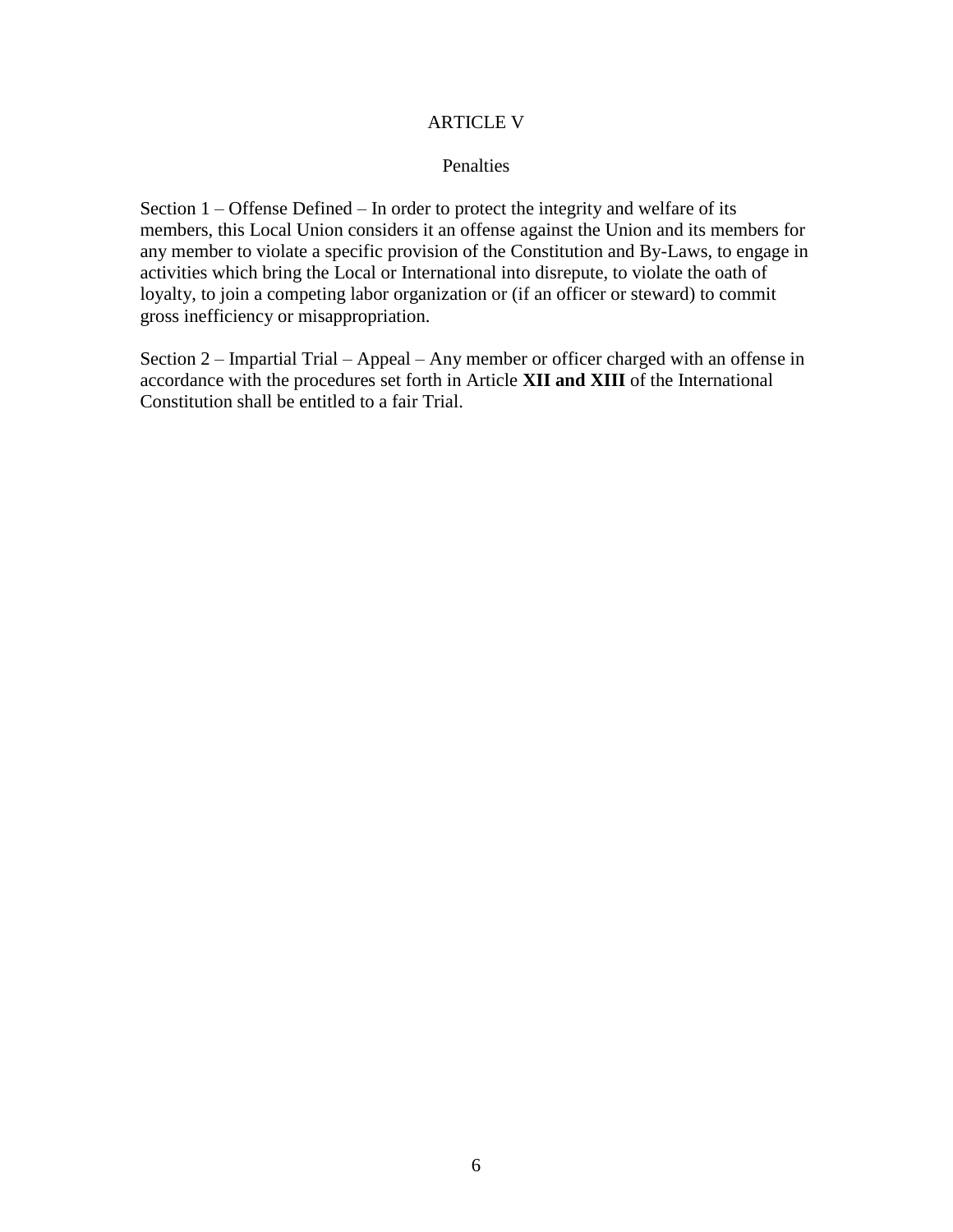#### ARTICLE VI

#### Officers and Delegates to Convention

Section 1 – The officers of this Local shall be a President – Business Agent, an Executive Vice-President, ten (10) Departmental Vice-Presidents, a Recording and Corresponding Secretary, a Financial Secretary, a Treasure, and one (1) Trustee.

> a) One (1) inside guard and one (1) outside guard and two (2) Trustees will be appointed by the Executive Board.

Section 2 – All officers shall be elected every **three years in April** on a date designated by the Election Committee. Nominations for all officers shall be made at the **March**  meetings. No nominee shall be placed on the ballot unless he/she signifies his/her acceptance of the nomination either in person or by written notification submitted to the meeting at which the nominations are made. Only votes for candidates duly nominated and properly on the ballot shall be counted. There shall be no proxy, write-in or sticker voting. No member may be a candidate for more than one office. Departmental Vice Presidents must be nominated by an employee he or she will be representing. Any person nominated for an office and unopposed for that office will be considered elected and will not be placed on a ballot.

Section 3 – Nomination of Delegates – Nomination for delegates to conventions will be held at a regular meeting as soon as possible after the **election of officers**. Election of delegates will be held by secret ballot at the following regular meeting from 3 pm to 5 pm and from 7 pm to 9 pm.

Section 4 – Eligibility – No member shall be eligible for nomination or election to any office in this Local, or as a delegate to any Convention or as a representative of this Local, or any other subordinate body of the international unless he/she is a member in good standing of this Local and has been continuously for at least **two** (**2**) year preceding his or her nomination and election. The President of the Local will automatically be a delegate to any State or International Convention. In order to be eligible for a nomination to attend a Convention or any function representing the Local, a member must have attended at least **one third** of the union meetings in the past **24** month period or have reasonable excuses for non-attendance.

Section 5 – Terms of Office – All officers shall hold office until their successors are elected and installed. Installation of officers shall be held at the **May** meeting after election. The out-going officers shall immediately turn over all papers, money, rights, titles, chattels, books, records, property and assets belonging to the Local, to their successor or to the President of the Local.

Section 6 – Vacancies – In the event a vacancy occurs in the office of **Vice President**, **Recording Secretary, Financial Secretary, Treasurer, Guard, Trustee or Department Vice President,** at anytime during the term of office the remaining Local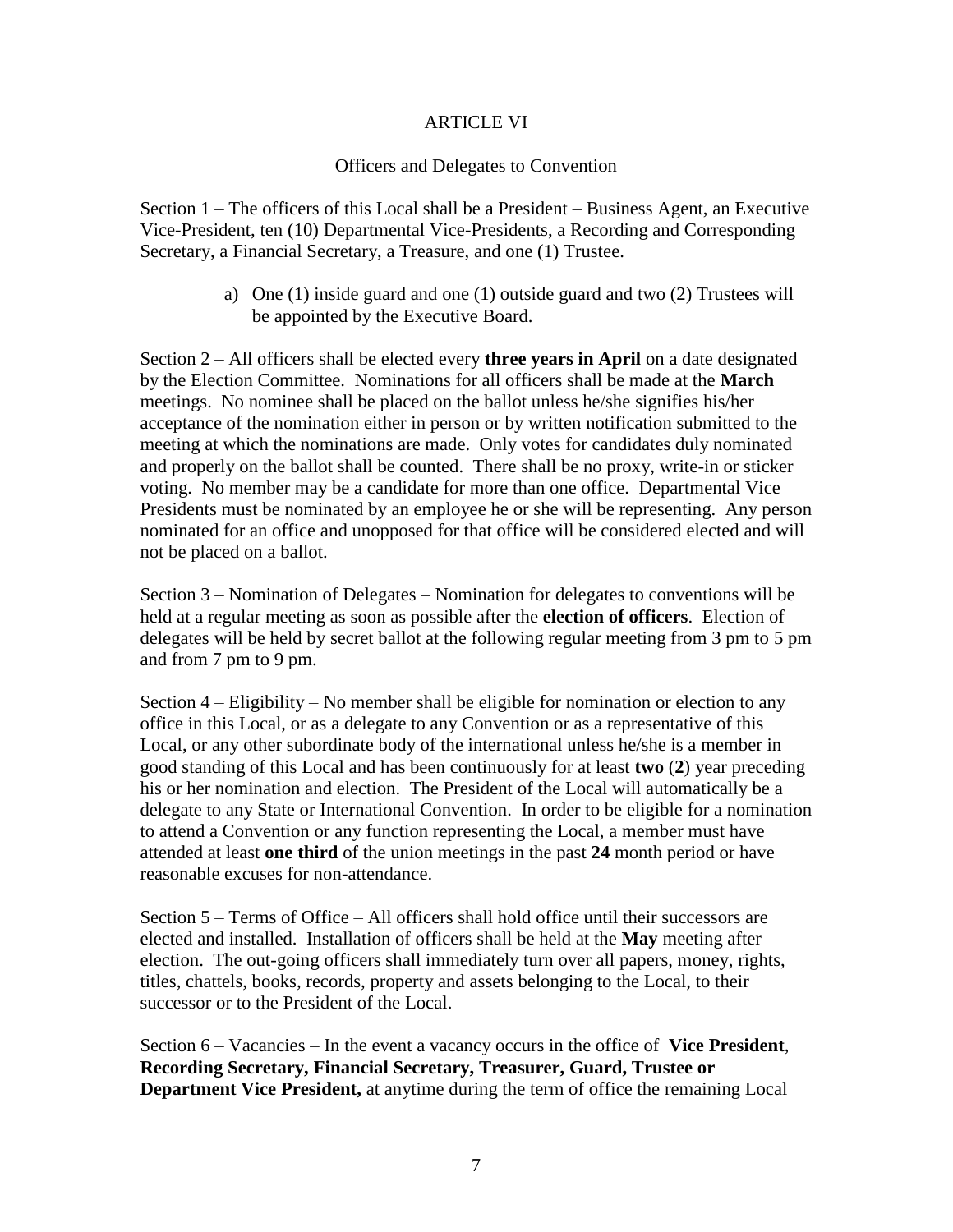Union officers shall by majority vote select a successor to service for the remainder if that term.

Section 7 – Chain of Command – A chain of command will be established from all officers of the Local to serve as President-Business Agent should there be an occasion when the President – Business Agent and the Executive Vice President are unavailable. These Officers would be numbered  $2<sup>nd</sup>$  Vice President through  $8<sup>th</sup>$  Vice President. These Vice Presidents will be elected by all the Officers of the Local each year in **May**. Should there be a vacancy in one of the numbered Vice Presidents, they would automatically progress and successors would be named by the Local's Executive Committee at their next regular meeting to serve for the remainder of the term of office.

Section 8 – Duties of Officers –

1. President-Business Agent:

He/She shall preside at all meetings of the Local and of the Executive Board and shall rule on all questions of law and order at such meetings. He/She shall sign all checks or other authorization for withdrawal of the funds of the Local. He/She shall enforce the provisions of the Constitution of the International and of these By-Laws and duly adopted rules, resolutions and regulation of the Local. He/She shall be an ex-officio member of all special and standing committees and shall appoint such committees as are not otherwise provide herein. He/She shall be the Chief Executive Officer of the Local and shall transact such business as is usual to the Office of the President, subject, however, to the disapproval of the Local Executive Board or the membership. He/She shall cast a ballot only in case of a tie vote. He/She shall be the paid representative of the Local Union. He/She shall handle grievance procedures, arbitration and assist in negotiations with the company, enroll new members, and attend to the general business and other business which may be designated to him/her by the Local. If the membership is **700** or more, The President-Business Agent will be on a full time basis and will be paid by the Union.

2. Executive Vice-President:

He/She shall act in place of the President-Business Agent in the event of the President's death or absence from the city, shall preside at Local meetings in the President's absence and shall assist the President in maintaining order at the meeting and in other ways as the President requires.

### 3. Departmental Vice Presidents:

The Departmental Vice Presidents shall report to the President-Business Agent on activities of his/her department. He/She shall assist the Steward in handling grievances after the first step of the grievance procedure.

# 4. Recording and Corresponding Secretary:

He/She shall be the record keeper of the Local Union (except for financial records and records of grievances). He/She shall keep a record of the actions taken at each meeting, including motions, resolutions and other matters of interest to the Local; this record shall be kept in a permanent book and each set of minutes shall, after having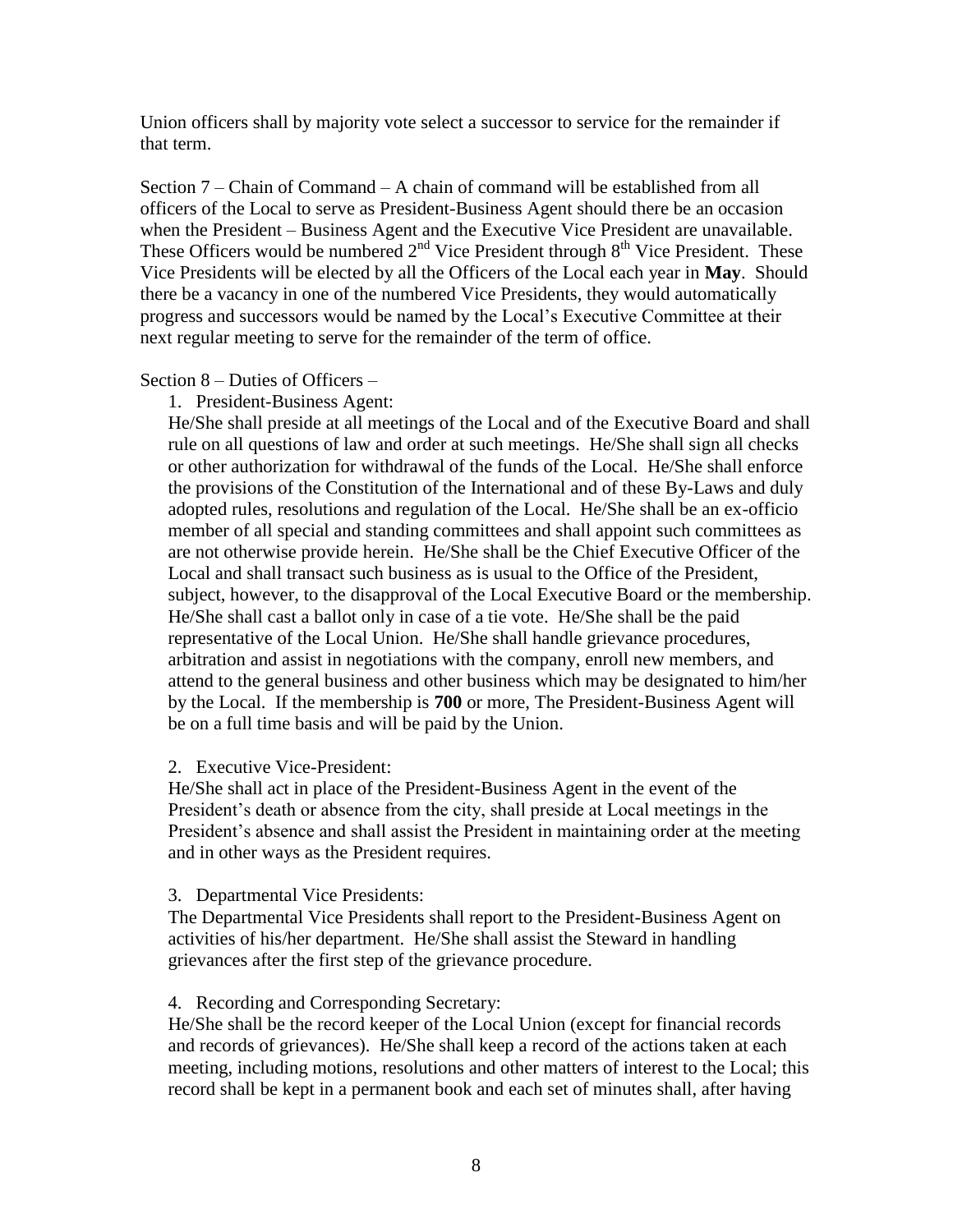been approved, bear the signature of the Secretary and President-Business Agent. The Secretary shall call the roll of Officers at the meeting appropriately, bringing them to the attention of the membership at the Local meeting and also bringing them to the attention of the appropriate officer before the meeting. He/She shall keep a file of all correspondence and incoming communications. He/She shall be responsible for the safe keeping of the Local's seal and shall insure that it is used only as appropriate.

#### 5. Financial Secretary:

The Financial Secretary shall collect all monies owed to the Local, including dues, initiation fees, fines and assessment, giving receipts where appropriate. He/She shall keep true and accurate accounts of all his/her transactions as Financial Secretary and shall make monthly report thereon to the Local Executive Board, and the Local. He/She shall keep a record of the names and addresses of all members of the Local Union and their status. He/She shall render a report to the President-Secretary of the International as required by the International Constitution. He/She shall countersign all checks.

### 6. Treasurer

The Treasure shall receive all monies from the Financial Secretary and all other securities, funds and other valuables of the Local and shall deposit same in the name of the Local in such bank or banks as the Executive Board my direct. He/She shall countersign all checks, band withdrawal slips or other authorization for the withdrawal of funds, money, and properties of the Local, provide however, that such withdrawal and disbursements have been approved by the members of the Executive Board. He/She shall give receipts when appropriate and shall be the custodian of all the Local's property and accounts. He/She shall keep true and accurate records of all his/her transactions as Treasurer and shall make monthly reports thereon, including the balance on hand in the Local treasury, to the Local Executive Board and the Local. He/She shall preserve an index of all bills for which checks have been issued and shall keep all stubs and vouchers for all bills paid. No bill shall be paid other than by check and checks shall bear the signature of the Treasurer, the Financial Secretary and the President.

### 7. Guards:

They shall act as assistants to the President-Business Agent. They shall see that all present at the Local Union meeting are qualified to remain and that all visitors are properly announced to the presiding officer. They will also do such other work as the President-Business Agent may direct in order that the conduct of the meeting may be smooth.

### 8. Trustees

The trustees shall examine and audit the books and record of the Local in the possession and control of the Treasurer, Financial Secretary, or any other officer, delegate or person, every months commencing on January  $1<sup>st</sup>$  of each year and submit a written report of each audit to the Local Executive Board. An annual financial report must be submitted to the International Secretary-Treasure within ninety (90)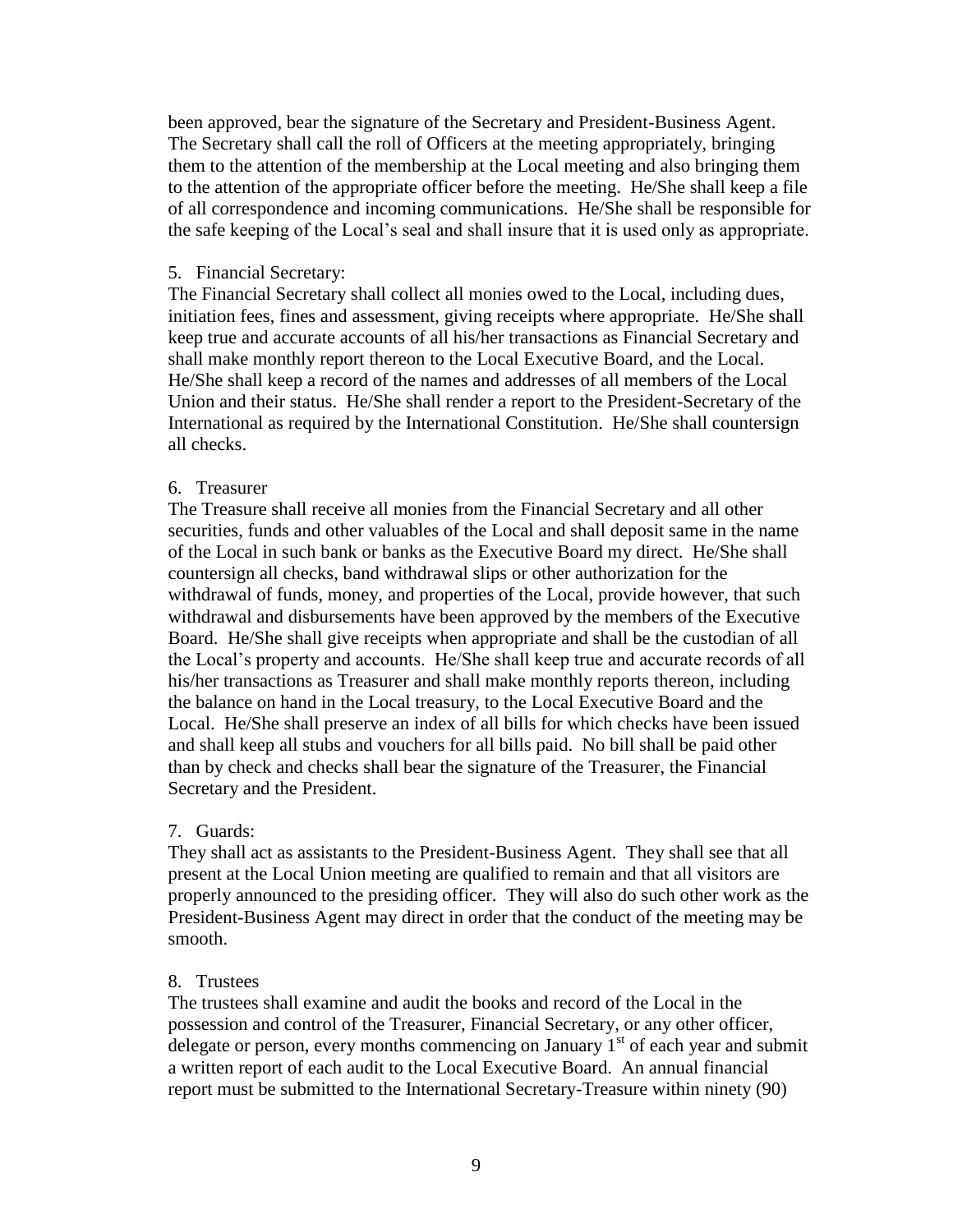days of the end of the local's fiscal year. They shall supervise the safekeeping, good condition and security of all the Local's property and the maintenance of proper financial books and reports by the officers required to maintain such books and records. They shall give a report at each monthly meeting.

## 9. Bonding of Officers:

All officers shall be bonded in accordance with Article **XIV**, Section **13** of the International Constitution.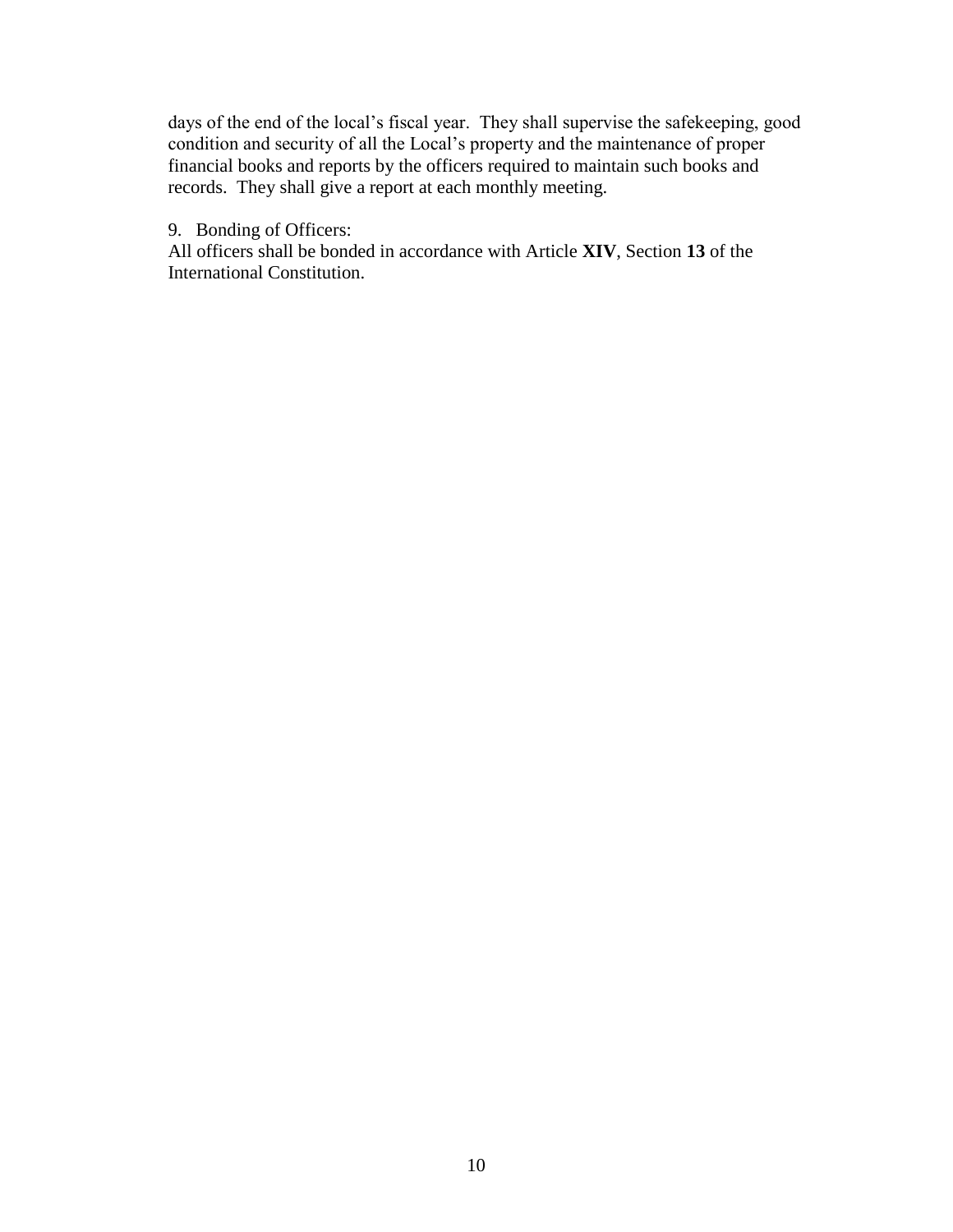#### ARTICLE VII

#### **Stewards**

Section 1 – Selection – The members in each department in the plant and on each shift shall elect a Union Steward from among their own group to serve as their representative. Voting shall be done at the departmental meeting called by the Departmental Vice-President within two weeks after the officers of the Local Union have been elected.

Section 2 – Responsibility – The Stewards are responsible to the Departmental Vice-Presidents.

Section 3 – Chief Steward – Chief Stewards will be selected from among the elected stewards in the areas where the employees so desire. The Chief Steward will be responsible for the policing of the Labor Agreement in his/her specific designated area. He/She shall assist the stewards in his/her area and in general will be responsible for working out the problem in his/her designated areas.

Section 4 – Vacancy – In the event a vacancy arises in the position of Steward in any department, the Departmental Vice-President shall call a meeting of that area to select a replacement

Section 5 – The Steward shall be the representative of the Union in his/her area and shall handle all problems arising on his/her shift involving the welfare and contractual rights of the workers.

Section 6 – Each Steward shall be expected to participate in all schools, classes, etc., set up by this Local Union for Steward training and attend the Regular Monthly Meeting.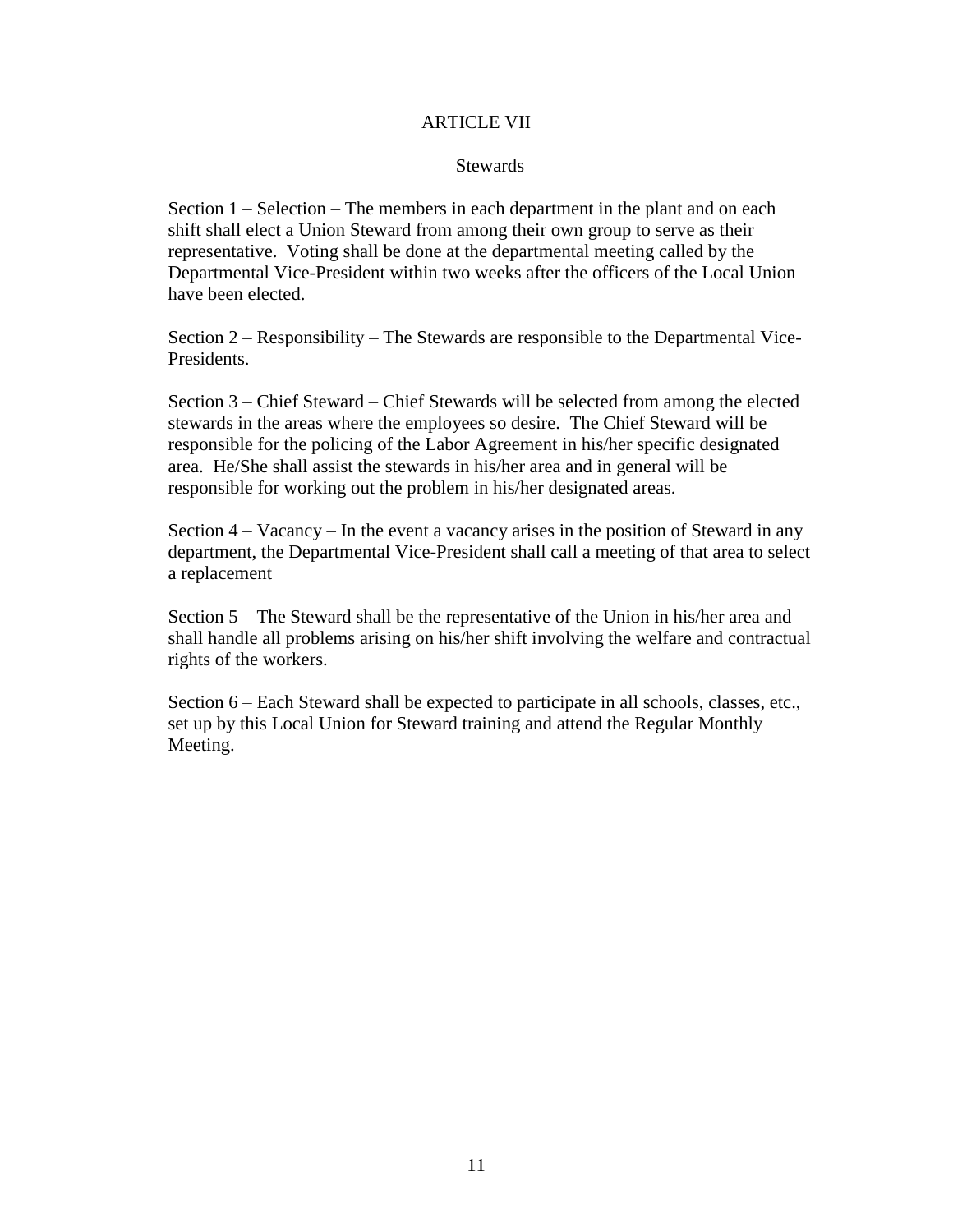#### ARTICLE VIII

#### Executive Board

Section 1 – There shall be an Executive Board consisting of the President-Business Agent, the Executive Vice-President, ten (10) Departmental Vice-Presidents, the Recording and Corresponding Secretary, the Financial Secretary, the Treasurer, and three (3) designated Trustees. One (1) trustee which shall be designated to attend the Executive Board meetings of the local Union.

Section 2 – The Executive Board shall be the highest governing authority within the Local between meetings of the Local and shall exercise general supervision over its business and affairs. All business arising for the Local Union's consideration shall be reviewed by the Executive Board in advance of its handling at the Local meetings and the Executive Board shall report on the business to the meetings, with or without recommendation for appropriate action.

Section 3 – The Executive Board shall have such powers as are necessary and appropriate to effectuate the purposes of the Local. It shall resent a report of its activities to each meeting of the Local for its approval.

Section 4 – All requests for mill wide contributions or donations to individuals or organizations shall first be submitted to the Executive Board for its consideration and recommendation, before being received by the local.

Section 5 – It shall be the duty of the Executive Board to cause the provisions of the International Constitution and By-Laws, rules and regulations of this Local to be faithfully executed; and to preserve, promote and safeguard the best interest and general welfare of the **United Steelworkers International Union**, this Local, and its members.

Section 6 – Meeting Guidelines:

- a. The Executive Board shall meet at least once a month on Tuesday night of the week prior to the monthly meeting.
- b. Special meetings of the Executive Board may be called at any time by the President-Business Agent or by three (3) members of the Board – not less than twenty-four (24) hours verbal or written notice to the Executive Board members of the time and place of the meeting and of the business to be transacted thereat.
- c. A majority of the members of the Executive Board shall constitute a quorum for the transaction of any business.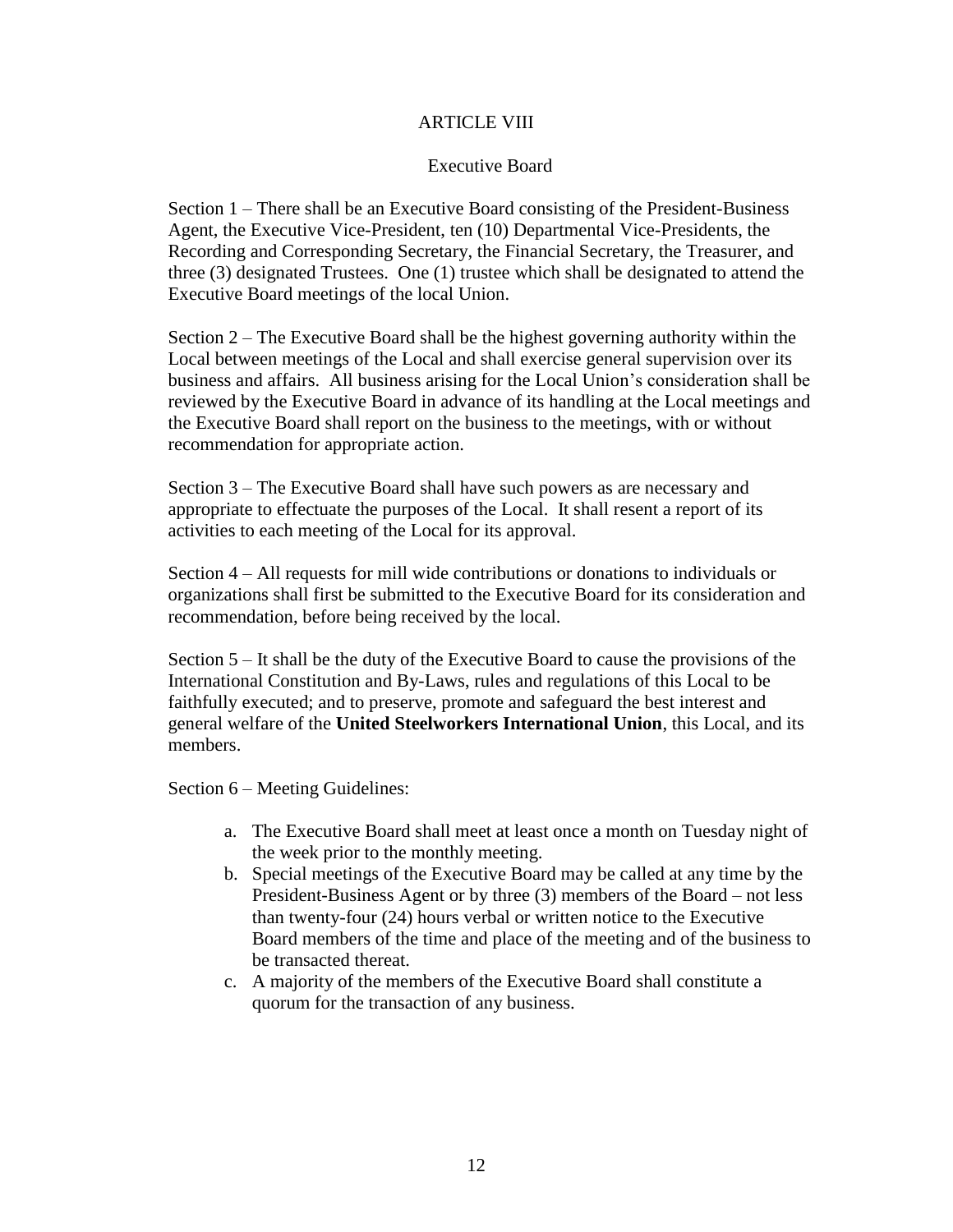#### ARTICLE IX

#### **Committees**

Section 1 – All committees, except as otherwise specified will be elected by the officers **and approved by the membership** at the first organization meeting **after the election**.

Section 2 – Negotiating Committee

- a. The Canton Mill Negotiating Committee shall consist of the President-Business Agent (who will serve as Chairperson), the Executive Vice-President, and eight (8) Departmental Vice-Presidents.
- b. The Waynesville Negotiating Committee shall consist of the President-Business Agent (who will serve as Chairperson) and two (2) Departmental Vice-Presidents from Waynesville.

Section 3 – **Trial** Committee: The **Trial** Committee shall consist of the Executive Board as directed in Article **IX, Section 1 of the Local Union By-laws and Constitution and Article XIII** of the International Constitution, and their duties shall be described in Article **XIII** of the International Constitution.

Section 4 – Grievance Review Committee:

**a) The Grievance review committee shall consist of the President/Business agent, three (3) Canton Mill Department Vice Presidents, two (2) Waynesville Mill Department Vice Presidents and the employee or employees involved. Each case shall be voted on by no more than five (5) votes, The President/Business agent shall have one(1) vote, Department Vice President and employee or employees appealing grievance shall have one (1) vote, and the Department Vice Presidents shall have three (3) votes. No grievance shall be appealed to arbitration before being voted on by this committee.**

**b) Grievances that need to be taken before the Union body by an individual employee that have been voted down by the Grievance Review Committee shall be presented to the Executive Committee at the following regular Executive Committee meeting. If the employee does not pursue his/her grievance and does not have a justified reason for not doing so, it shall be considered settled on the Grievance Review Committee decision. If pursued by the employee and heard by the Executive Committee, the Executive Committee will present it to the body at the next Regular Meeting with or without recommendation. It will be voted on by secret ballot.**

Section **5** – Other Committees: The President-Business agent shall have the right to select additional committees. Such committees shall execute their tasks and report to the Local Union at the appropriate time. All committees shall be reviewed periodically by the Executive Board.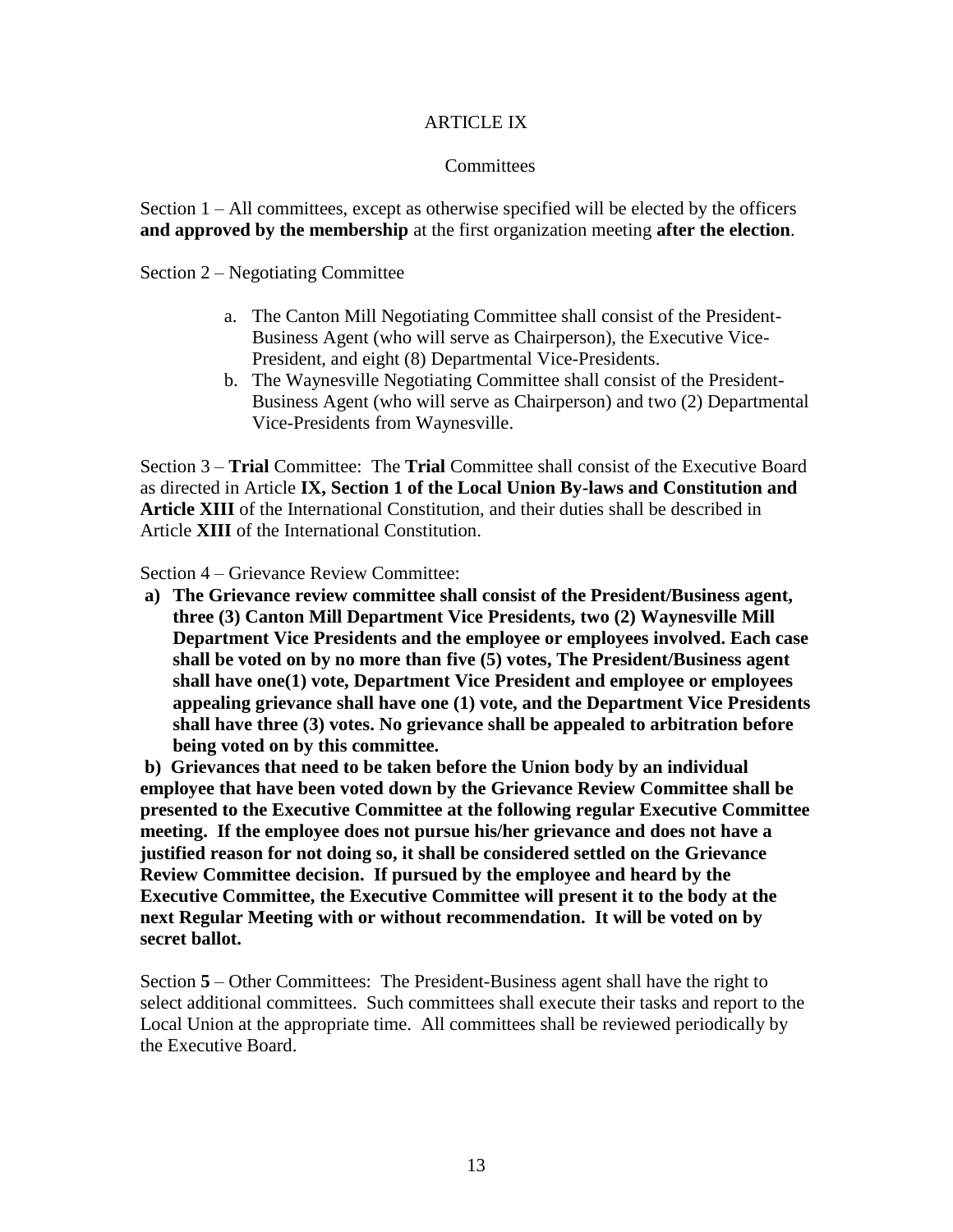## ARTICLE X

## Meetings

Section 1 – The Local meeting is the highest authority of the Local. All officers, the Executive Board, and all other committees of the Local are accountable to the membership of the Local and are subject to membership approval at Local meetings, except as may be otherwise provided.

Section 2 – The Local shall meet regularly on the first Thursday at 3 pm and 7 pm of each month at the headquarters of the Local, or at such other place as the Local or the executive Board shall decide. Notices of the monthly meetings will be posted on the union bulletin boards.

Section 3 – The President-Business Agent may call a special meeting of the Local. The President/Business Agent shall call a special meeting at the request of the Executive Board or the written request of one-fifth, but no less than seven of the members in good standing. Written notice of a special meeting shall be posted seventy-two (72) hours in advance on the Union bulletin boards, and shall state the purpose for which the meeting is called. No business other than that for which the meeting is called may be transacted.

Section 4 – The order of Business at the Regular meeting:

- 1. Invocation
- 2. Initiation of Candidates
- 3. Roll call of Officers
- 4. Reading of unapproved minutes and communications.
- 5. Financial secretary's Report
- 6. Treasurer's Report
- 7. Report of Committees (Trustees' Report)
- 8. Unfinished Business
- 9. New Business
- 10. Adjournment

Section 5 – Rules of Order – The recognized authority on all points not covered by this Constitution and By-Laws shall be the Simplified Rules of Order of the International Union. The final authority on all points not covered by this Constitution and By-Laws and the Simplified Rules of Order of the International Union shall be Roberts' Rules of Order.

Section 6 – Regular Meetings cannot extend beyond two hours.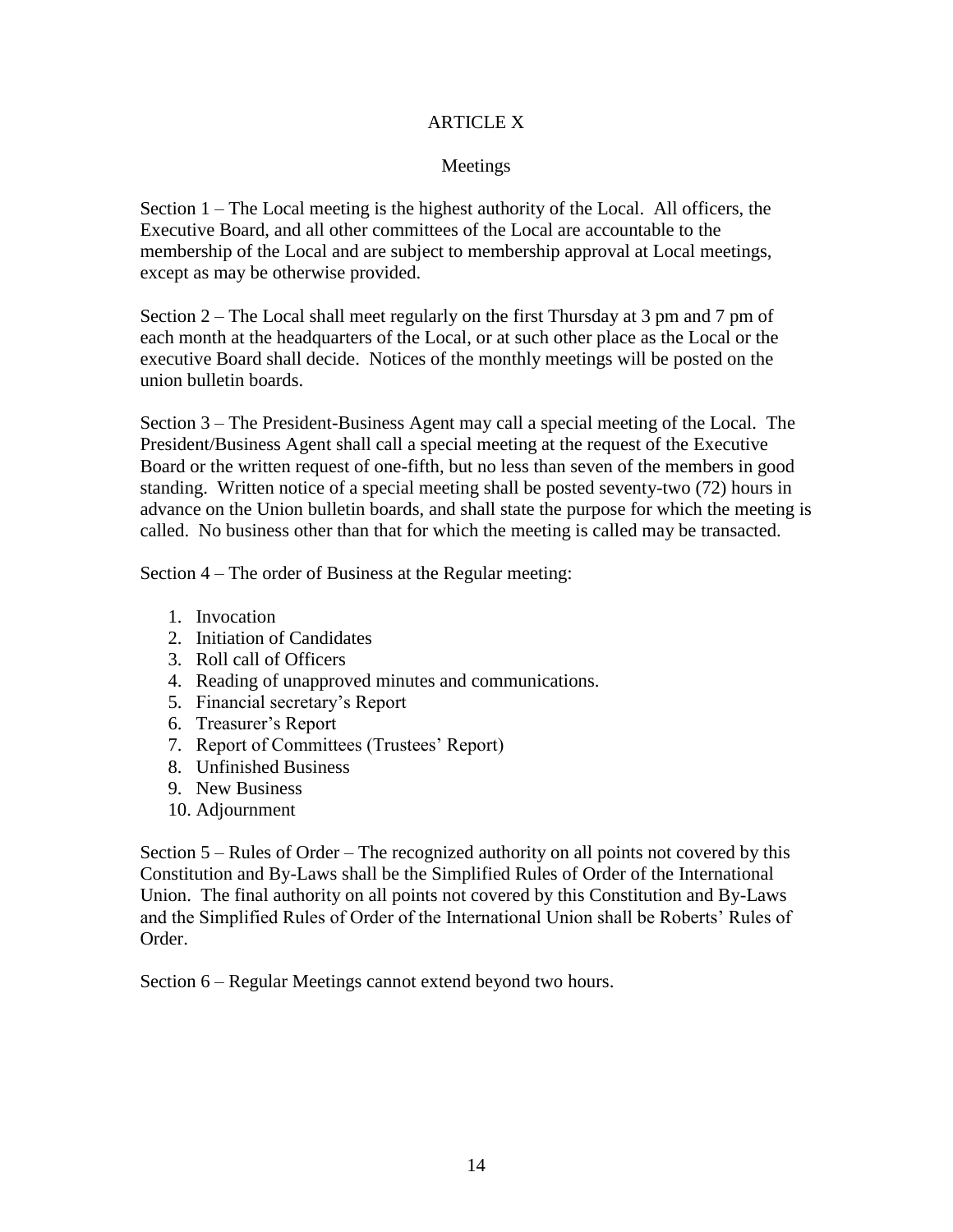#### ARTICLE XI

#### Elections

Section 1 – **Election Notices- Notice of nominations of officers for office will be posted in Union bulletin boards not less than fifteen (15) days prior to the next regular monthly meeting. Notice of election will be mailed to each members last known home address at least fifteen (15) days prior to election.** 

Section 2 – Secret Ballot – The voting shall be by secret ballot.

Section 3 – Election Committee Duties:

- a) Have the ballots printed or copied after the nominations have been completed and be responsible for the ballots.
- b) Notice of the election will be in accordance with the provision in Section 1 above.
- c) Keep a list of the names and addresses of members of the Local Union and make this list available for inspection to each candidate, once within the thirty (30) days prior to the election.
- d) Post election notices on Union bulletin boards and set up polls.
- e) Appoint two (2) members to stand at each poll as observers, with printed lists of members in good standing, to verify each voters right to vote.
- f) Each candidate has the right to have an observer at the polls and at the counting of the ballots.
- g) Prepare a written signed report showing the number of votes for each candidate and present this report to the Secretary together with the ballots and any other records used in the election. These ballots and records shall be retained for one (1) year.

Section 4 – Run-Off – In the event that no person has a majority of the votes, but only a plurality, a run-off election shall be held between the two candidates polling the largest number of votes. In case of another tie, the Executive Board will select a winner.

Section 5 – Election Hours – General election hours shall be from 5:30 am to 7 pm.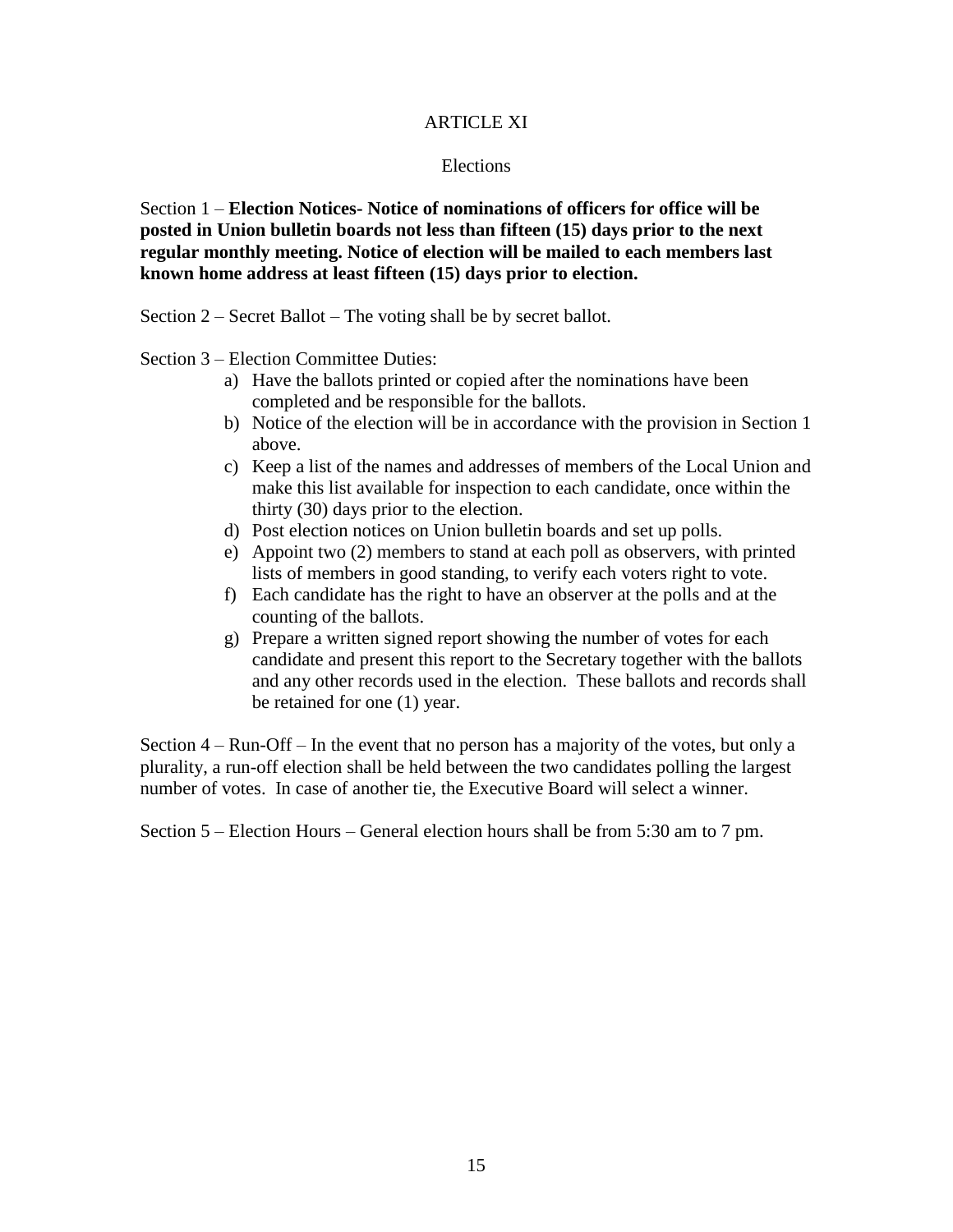# ARTICLE XII

# Affiliation

This Local shall affiliate with the Central Labor Council and State Federation as outline Article **VII Section 7,** of the International Constitution.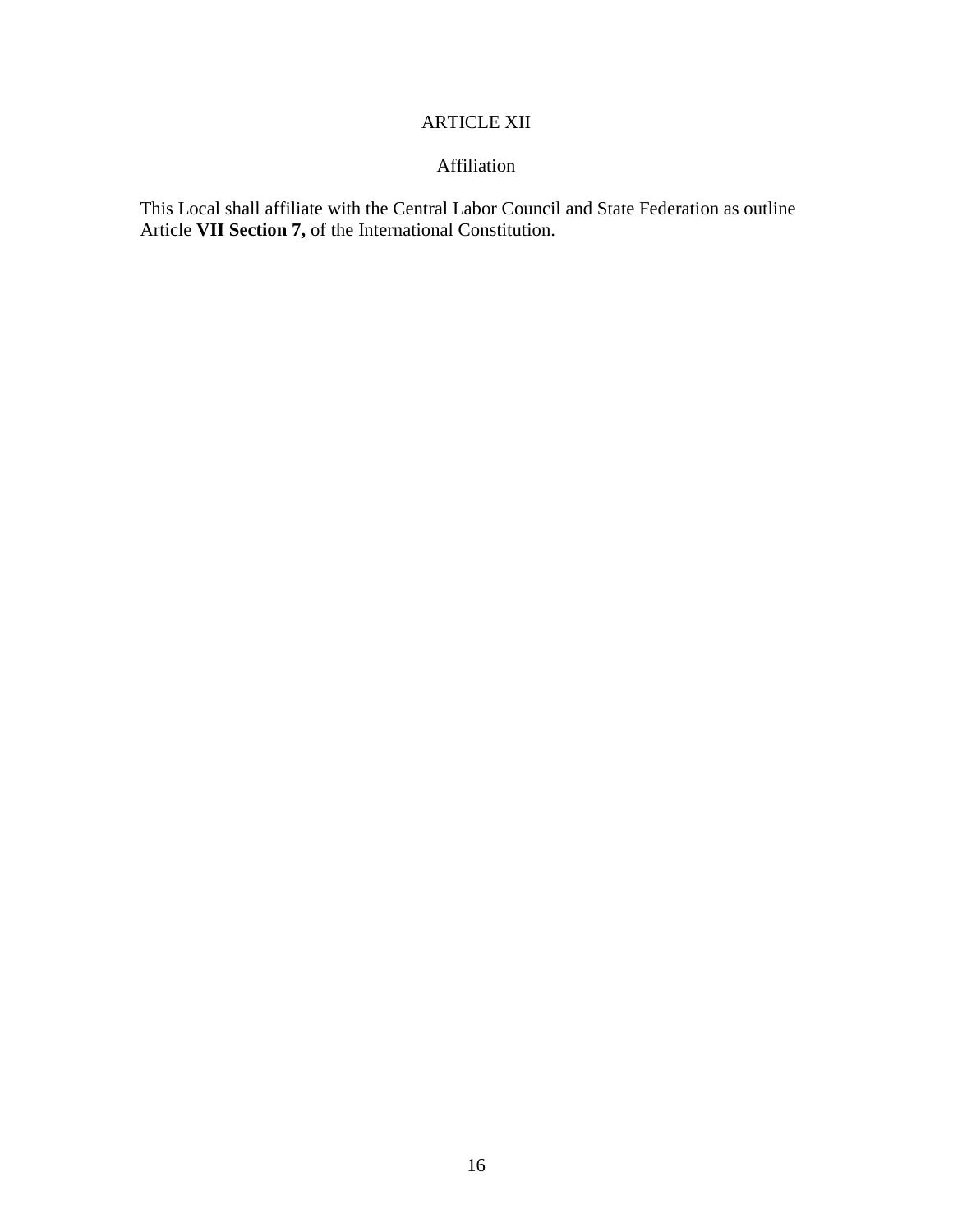#### ARTICLE XIII

#### Changes and Adoption

Section 1 – Any proposed changes in the Constitution and By-Laws should be submitted to the Constitution and By-Laws Committee in writing for review before voted upon by the membership.

Section 2 – Adoption – This Constitution and By-Laws shall become effective when ratified by a majority vote of the membership at a Regular Meeting and when approved by the President of the International Union.

Section 3 – Any provision of these By-Laws may be modified, amended or repealed, or additional By-Laws may be adopted, by the affirmative vote, two thirds off the members voting on the question at a regular meeting or special meeting called for that purpose, provided however, that notice of the proposed amendment, modification or repeal has been given to the members at a previous Regular meeting; and further provided that if an amendment shall alter the amount of the initiation fee or dues as fixed by Article IV of these By-Laws the vote must be taken by secret ballot and after at leas ten (10) days notice of the intention to vote upon the question. This Local has no power to modify, amend or repeal any of the terms and provision of the Constitution of the International.

Section 4 – Copies to Members – Every member shall be provided with a copy of this Constitution and By-Laws, and the collective bargaining agreement under which he/she works. The new members shall receive these at the time of their initiation and shall be instructed in their meaning and importance.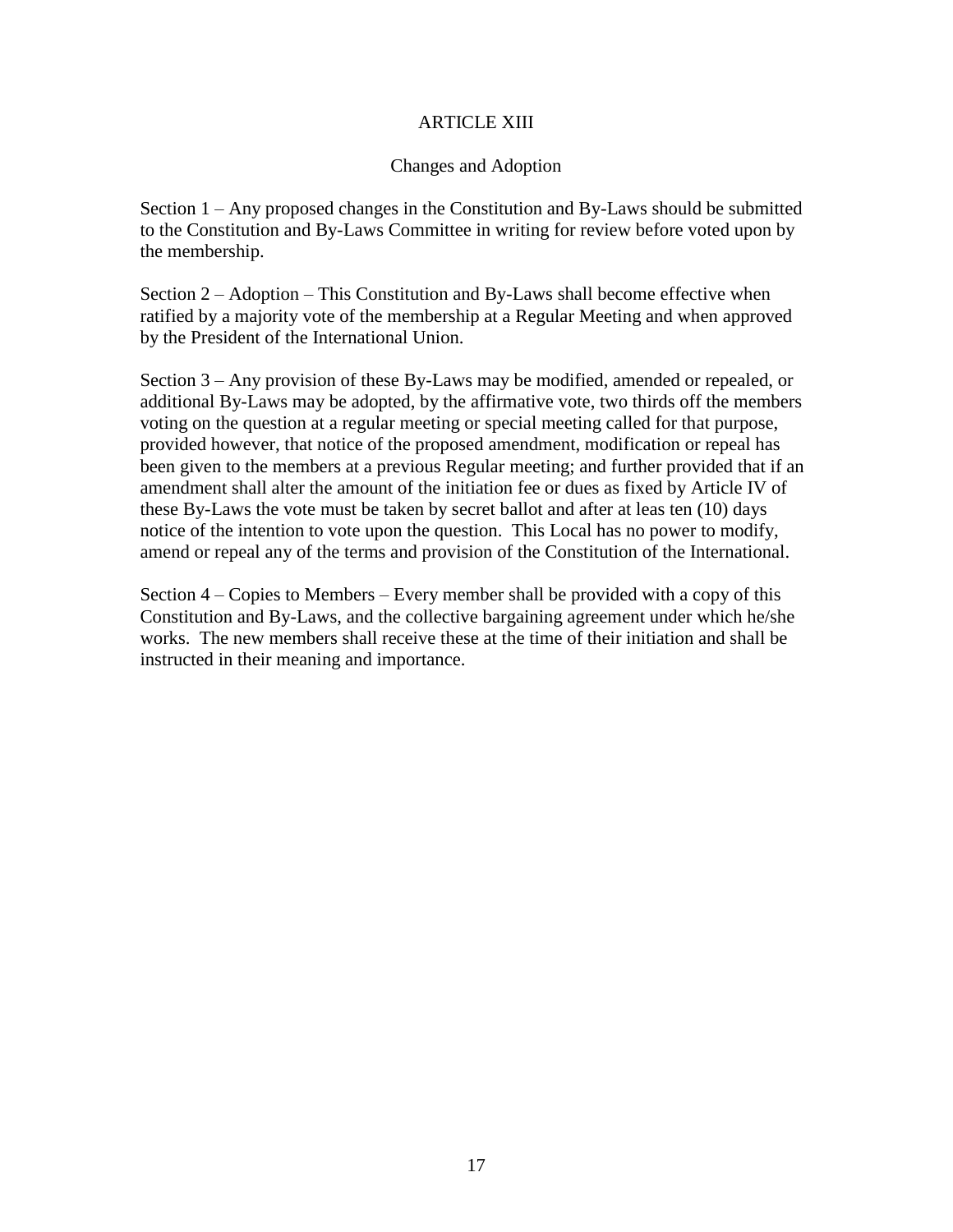# ARTICLE XIV

# Provision of this Document

Any provision of this document inconsistent with Federal, State or Provincial Law shall be of no force or effect.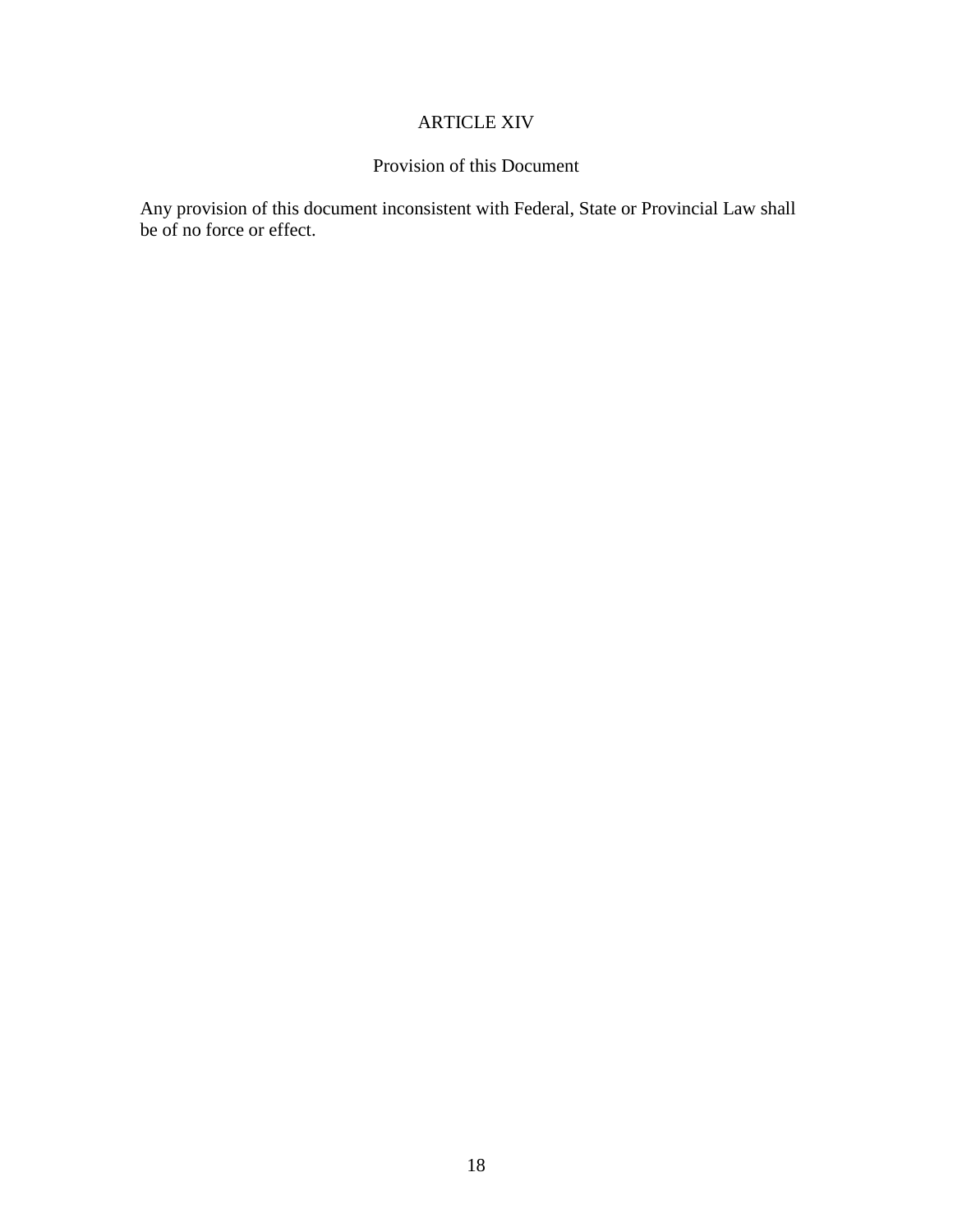#### AMENDMENTS:

Effective February 4,  $1971 - A$  motion made at the first session will be voted on and carried to the second session for a vote. It must carry a majority vote of members attending both sessions to pass.

An amendment to a motion at the first session must have a majority vote to be carried to the second session, otherwise it dies at the first session. An amendment made and passed by a majority at the first session will be carried to the second session and be voted on. To pass it must carry a majority vote of all members attending both sessions.

An amendment made at the second session must have a majority vote of members attending both sessions to pass.

Effective February 9, 1971 – the motion to reconsider a motion must be made at the meeting the vote is taken or the next monthly meeting and it must have a two-thirds majority vote to carry. The motion to be reconsidered will be acted upon the following monthly meeting.

Effective January 1, 1979 – Any Departmental Mutual Agreement must be voted on and passed by a majority of the affected people in attendance at the meeting. This agreement must be signed by the Company, the Local Union, and the International Representative.

Effective January 1, 1979 – Any motion of important significance that is made at a Regular Monthly meeting will automatically be referred to the Executive Committee or the appropriate committee.

Effective August 2, 1979 – In reviewing and bringing up to date, the Constitution and By-Laws Committee could have missed some additions or changes to the By-Laws. If a change or amendment has been missed, and it can be proved through past practice or recording in the Local's minutes, these changes or amendments will become part of this set of By-Laws.

Approved:

 **Leo Gerard, USW International President**

 $\frac{1}{2}$  ,  $\frac{1}{2}$  ,  $\frac{1}{2}$  ,  $\frac{1}{2}$  ,  $\frac{1}{2}$  ,  $\frac{1}{2}$  ,  $\frac{1}{2}$  ,  $\frac{1}{2}$  ,  $\frac{1}{2}$  ,  $\frac{1}{2}$  ,  $\frac{1}{2}$  ,  $\frac{1}{2}$  ,  $\frac{1}{2}$  ,  $\frac{1}{2}$  ,  $\frac{1}{2}$  ,  $\frac{1}{2}$  ,  $\frac{1}{2}$  ,  $\frac{1}{2}$  ,  $\frac{1$ 

Date: